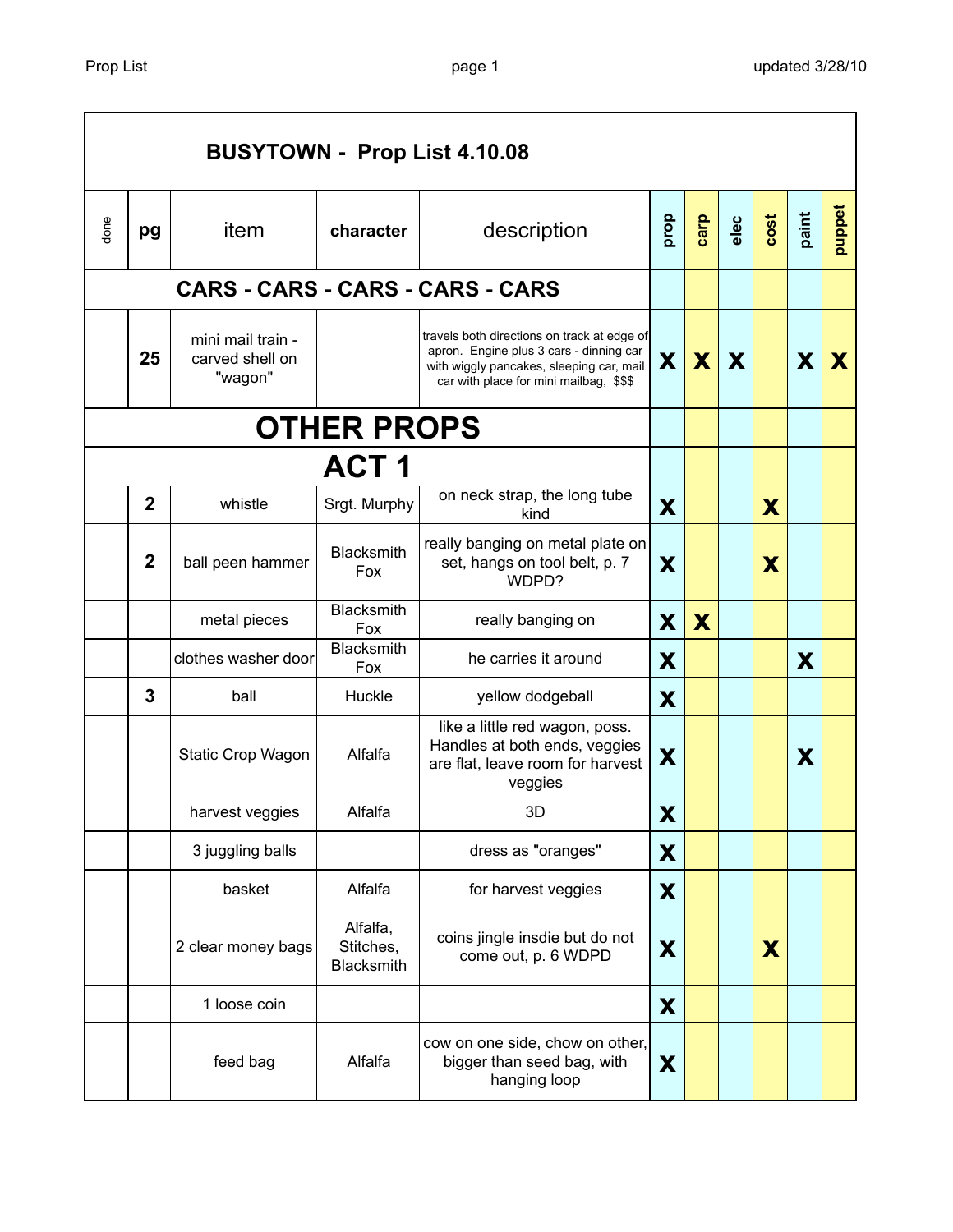| done | pg             | item                                                    | character       | description                                           | prop | carp | elec | cost | paint | puppet |
|------|----------------|---------------------------------------------------------|-----------------|-------------------------------------------------------|------|------|------|------|-------|--------|
|      |                | 6 crates and 2<br>sacks of fruit,<br>veggies, eggs etc. | Grocery Cat     | 3D grocery cart dressing, some<br>loose, p. 6 WDPD?   | X    |      |      |      | X     |        |
|      |                | grocery scale                                           | Grocery Cat     | 3D, nono-functional                                   | X    |      |      |      | X     |        |
|      |                | labels and signs on<br>produce                          | Grocery Cat     | names and prices                                      | X    |      |      |      |       |        |
|      |                | clear money purse                                       | Grocery Cat     | coins jingle inside                                   | X    |      |      | X    |       |        |
|      | 5              | Tailor shop legs                                        | <b>Stitches</b> | <b>Turned legs</b>                                    | X    | ?    |      |      | X     |        |
|      |                | tape measure                                            | <b>Stitches</b> | cloth around neck                                     | X    |      |      | X    |       |        |
|      |                | Large Pincushion                                        | <b>Stitches</b> | on wrist, Pins etc?                                   | X    |      |      |      |       |        |
|      |                | lg & sm scissors                                        | <b>Stitches</b> | on neck strap, Sheath?                                | X    |      |      | X    |       |        |
|      |                | hat stand                                               | <b>Stitches</b> | for Huckles hat                                       | X    |      |      | X    |       |        |
|      |                | misc. Taillor shop<br>dressing                          |                 | attached to set, p. 7 WDPD?                           | X    |      |      |      |       |        |
|      | 6              | paddle ball                                             |                 | paint to look "wood"                                  | X    |      |      |      |       |        |
|      | $\overline{7}$ | Police radio with<br>mouth piece                        | Srgt. Murphy    | on his vehicle, with mic inside                       | X    |      |      |      |       |        |
|      |                | pile of bananas                                         |                 | on banana car, ejected off                            | X    | X    |      |      |       |        |
|      |                | banana peel                                             |                 | ejected, with or separate from<br>bananas?            | X    | X    |      |      |       |        |
|      | 8              | build-a-house kit                                       |                 | lots and lots of bits, on rolling<br>foundation wagon | X    |      |      |      | X     |        |
|      |                | 4' ladder                                               |                 |                                                       | X    |      |      |      |       |        |
|      |                | construction "spot"                                     |                 | thin to be rolled over                                | X    |      |      |      |       |        |
|      |                | 2 carts to carry<br>house parts                         |                 |                                                       | X    |      |      |      | X     |        |
|      |                | tool box                                                |                 | on cart                                               | X    |      |      |      |       |        |
|      |                | 2 paint cans and<br>brushes                             |                 | fake                                                  | X    |      |      |      |       |        |
|      |                | hand shovel                                             |                 |                                                       | X    |      |      |      |       |        |
|      | 9              | trowel                                                  | Jason           |                                                       | X    |      |      |      |       |        |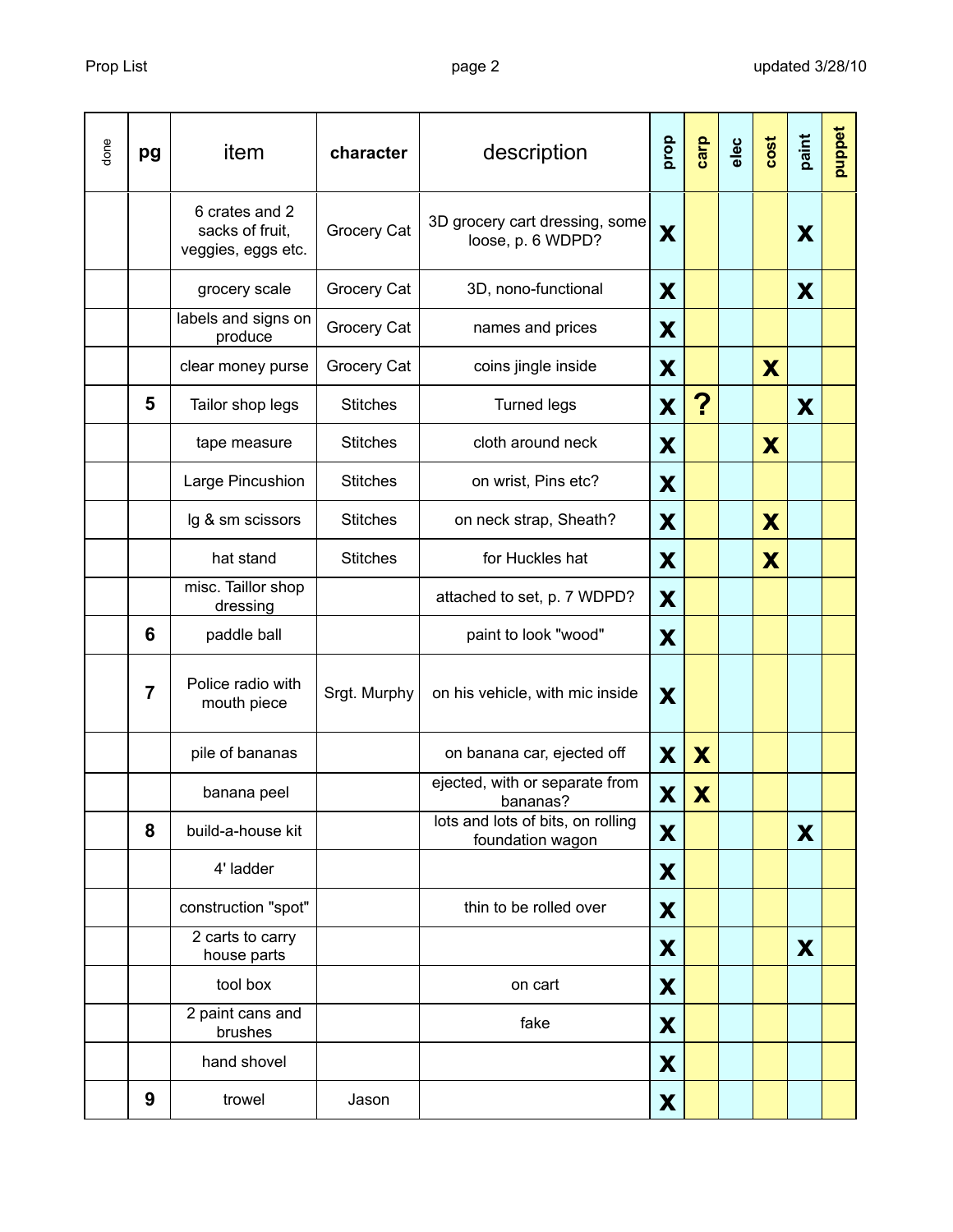| done | pg | item                                                                                 | character         | description                                                                                              | prop | carp | elec | cost | paint | puppet |
|------|----|--------------------------------------------------------------------------------------|-------------------|----------------------------------------------------------------------------------------------------------|------|------|------|------|-------|--------|
|      |    | hammers, hand<br>saw, 2 levels, 2<br>framing squares,<br>dust pan and bench<br>brush | Saw Dust          | p. 10 WDPD?                                                                                              | X    |      |      |      |       |        |
|      |    | 2 power drills                                                                       |                   | practical - with LOUD sound<br>effect                                                                    | X    |      | X    |      |       |        |
|      | 10 | pipe wrench                                                                          | Plumber           |                                                                                                          | X    |      |      |      |       |        |
|      | 11 | large expanding<br>mailbag                                                           | Mailman           | NOT carried, gray, on wheels,<br>expands onstage from 2' to 6',<br>small area to add mail near<br>handle | X    |      |      |      |       |        |
|      |    | letters                                                                              | Mailman           | attach to jacket, in pockets etc.                                                                        | X    |      |      |      |       |        |
|      |    | small chair                                                                          | <b>Betsy Bear</b> | actor brings out                                                                                         | X    |      |      |      | X     |        |
|      |    | 1 framed picture                                                                     | <b>Betsy Bear</b> | sits on table, photo of Grandma<br>Bear                                                                  | X    |      |      | X    |       |        |
|      |    | basket                                                                               | <b>Betsy Bear</b> | for paper. Pens etc., ADD a<br>pocket for pencil                                                         | X    |      |      |      |       |        |
|      |    | Pen, paper,                                                                          | <b>Betsy Bear</b> |                                                                                                          | X    |      |      |      |       |        |
|      |    | stamp                                                                                | <b>Betsy Bear</b> | sticks to envelope                                                                                       | X    |      |      |      |       |        |
|      |    | envelope                                                                             | <b>Betsy Bear</b> | addressed to Grandma, p. 15<br><b>WDPD</b>                                                               | X    |      |      |      |       |        |
|      | 15 | small chair                                                                          | Huckle            | different than Betsy's                                                                                   | X    |      |      |      | X     |        |
|      |    | 1 framed picture                                                                     | Huckle            | sits on table, photo of Grandma<br>Cat                                                                   | X    |      |      | X    |       |        |
|      |    | box                                                                                  | Huckle            | for paper etc.                                                                                           | X    |      |      |      |       |        |
|      |    | Pen, paper,                                                                          | Huckle            |                                                                                                          | X    |      |      |      |       |        |
|      |    | stamp                                                                                | Huckle            | sticks to envelope                                                                                       | X    |      |      |      |       |        |
|      |    | envelope                                                                             | Huckle            | addressed to Grandma                                                                                     | X    |      |      |      |       |        |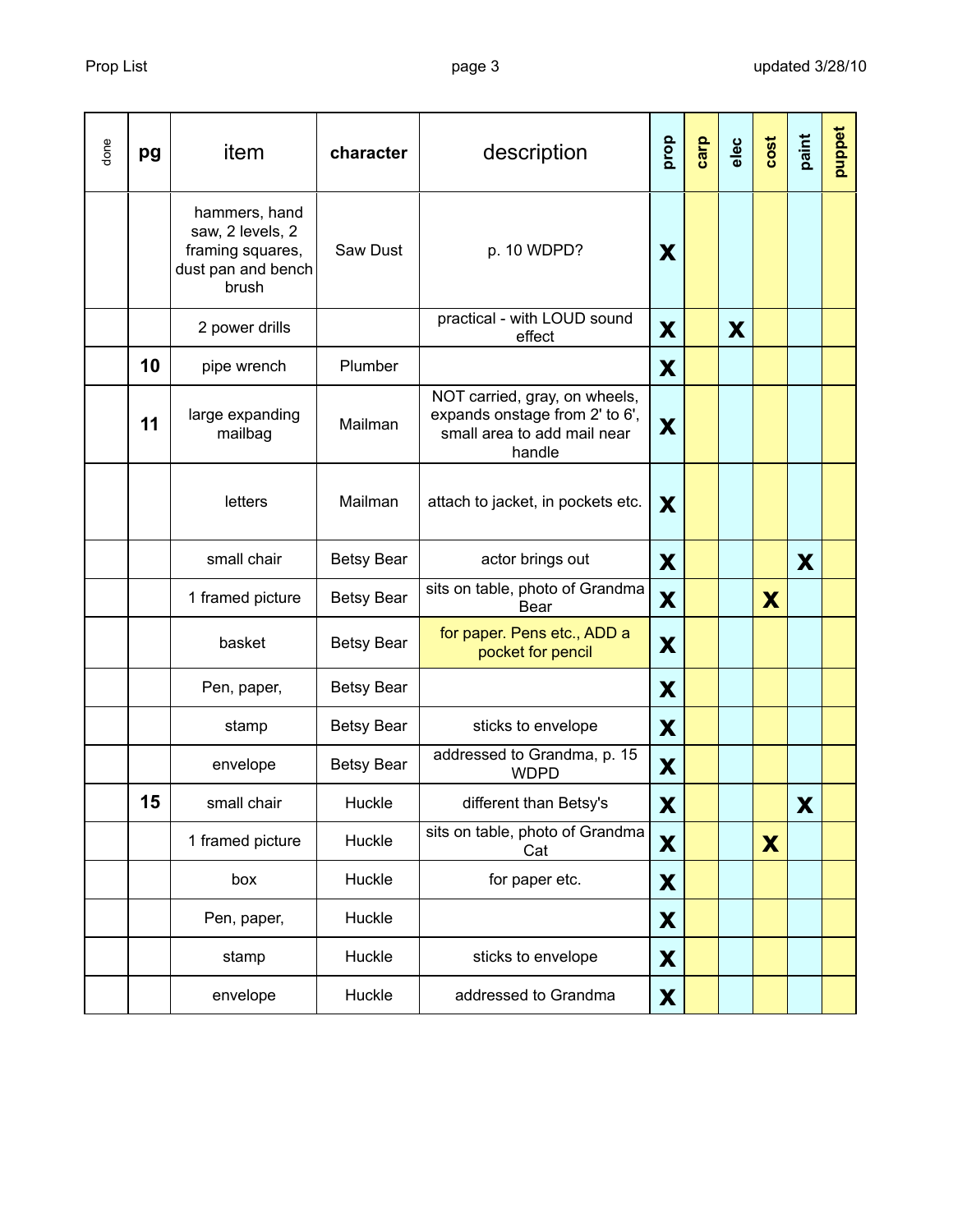| done | pg | item                                   | character         | description                                                                                   | prop | carp | elec | cost | paint | puppet |
|------|----|----------------------------------------|-------------------|-----------------------------------------------------------------------------------------------|------|------|------|------|-------|--------|
|      | 16 | lots o mail                            | Mailman           | dumped from expandable bag<br>onto counter, mixed sizes of<br>envelopes - lots of small boxes | X    |      |      |      |       |        |
|      |    | 2 oversized<br>postmark stamps         | Mailman           | to stamp mail                                                                                 | X    |      |      |      |       |        |
|      |    | 2 oversized ink<br>pads                | Mailman           | p. 15 WDPD?                                                                                   | X    |      |      |      |       |        |
|      |    | Red, White and<br>Blue mailbag         | Mailman           | drawstring, tag sez "to<br>Workville"                                                         | X    |      |      |      |       |        |
|      |    | duplicate Betsy's<br>letter to Grandma | Lowly             | can attach to Lowly's hat or<br>collar, can be opened to "read"<br>letter, giant safety pin?  | X    |      |      |      |       |        |
|      | 16 | Hospital entrance<br>sign              |                   | on base                                                                                       | X    |      |      |      | X     |        |
|      |    | Dr. Certificate                        |                   | on rolling IV stand                                                                           | X    |      |      |      | X     |        |
|      |    | rolling stool with<br>back             | nurse             |                                                                                               | X    |      |      |      |       |        |
|      |    | 2 clipboard, pen<br>charts             | nurse &<br>Doctor |                                                                                               | X    |      |      |      |       |        |
|      |    | 2 waiting room<br>chairs               |                   | aluminum HSM                                                                                  | X    |      |      |      |       |        |
|      |    | 3 legged stool                         | Lowly             | on counter for puppet                                                                         | X    |      |      |      | X     | X      |
|      |    | scale                                  | Doctor            | on counter for puppet                                                                         | X    |      |      |      | X     | X      |
|      |    | tongue depressor                       | Doctor            | on counter for puppet                                                                         | X    |      |      |      |       | X      |
|      |    | X-Ray machine                          | Doctor            | on counter for puppet, with<br>"effect"                                                       | X    |      |      |      | X     | X      |
|      |    | stethoscope                            | Doctor            | attached to costume                                                                           |      |      |      | X    |       |        |
|      |    | apple eye chart                        | Doctor            |                                                                                               | X    |      |      |      | X     |        |
|      |    | <b>Blood Pressure cuff</b>             | Doctor            | on counter for puppet, fitted on<br>3 places                                                  | X    |      |      |      |       | X      |
|      |    | clothespin? Safety<br>pin?             | Doctor            | pins letters to Lowly                                                                         | X    |      |      |      |       | X      |
|      |    | 2 magazines                            |                   | normal size                                                                                   | X    |      |      |      |       |        |
|      |    | 1 magazine                             | Lowly             | puppet sized                                                                                  | X    |      |      |      |       |        |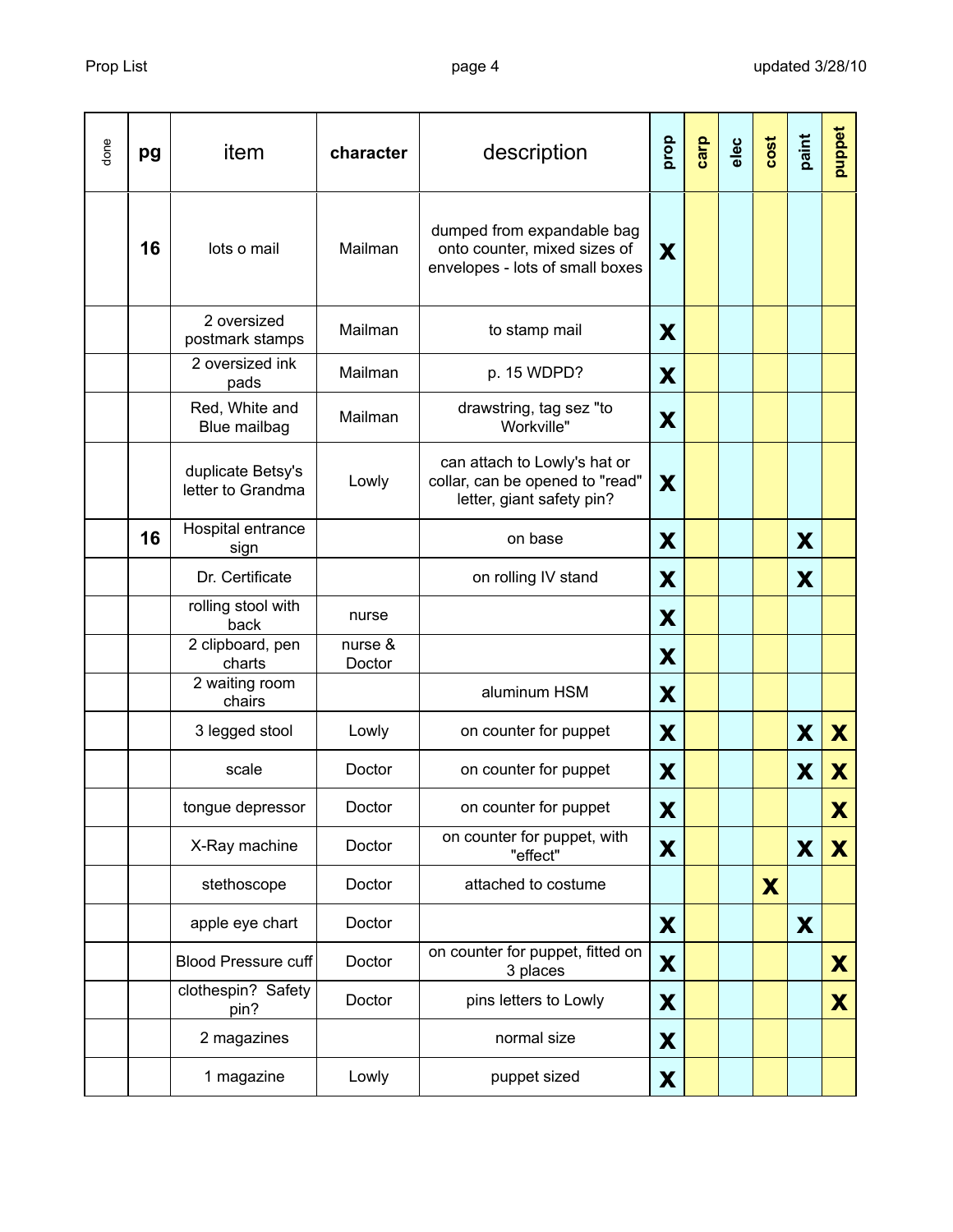| done | pg | item                    | character         | description                                                  | prop | carp | elec | cost | paint | puppet |
|------|----|-------------------------|-------------------|--------------------------------------------------------------|------|------|------|------|-------|--------|
|      | 18 | 2 hand signal lights    | Airport<br>Worker |                                                              | X    |      |      |      |       |        |
|      | 19 | 4 misc. cargo<br>pieces | Sailor(s)         |                                                              | X    |      |      |      | X     |        |
|      |    | rolling crate           | Sailor(s)         | used as cart for map pieces,<br>provide a "perch" for parrot | X    |      |      |      |       |        |
|      |    | rolling map             |                   | use existing rolling chalkboard,<br>magnetic                 | X    |      |      |      | X     |        |
|      |    | rolling pig chart       |                   | magnetic                                                     | X    |      |      |      | X     |        |
|      |    | map pieces              |                   | magnets, attach to map                                       | X    |      |      |      | X     |        |
|      |    | body pieces             |                   | magnets, attach to body,                                     | X    |      |      |      | X     |        |
|      |    |                         | ACT <sub>2</sub>  |                                                              |      |      |      |      |       |        |
|      | 21 | party favors            | <b>Betsy Bear</b> | hats, noisemakers, horns,<br>balloons etc.                   | X    |      |      |      |       |        |
|      |    | basket                  | <b>Betsy Bear</b> | for party favors                                             | X    |      |      |      |       |        |
|      |    | fire hydrant            |                   | attached to deck? add hook-up<br>for hose                    | X    |      |      |      | X     |        |
|      |    | red carpet              |                   | rolled out for firetruck, $\sim$ 3' x 10'                    | X    |      |      |      |       |        |
|      |    | safety net, fire hoop   |                   | for a puppet to jump into, NOT<br>an actor, p. 23 WDPD?      | X    |      |      |      |       |        |
|      |    | fire hose               |                   | hooks up to fire hydrant, nozzle<br>on p. 22 WDPD?           | X    |      |      |      |       |        |
|      |    | ladder#1                |                   | on RC firetruck                                              |      |      |      |      | X     | X      |
|      |    | ladder #2               |                   | $\sim$ 5', match look of #3, mock-up?                        | X    |      |      |      | X     |        |
|      |    | ladder#3                |                   | real ladder actor uses to climb<br>to Huckle's window        |      | X    |      |      | X     |        |
|      |    | megaphone               |                   | p. 20 WDPD?                                                  | X    |      |      |      |       |        |
|      |    | fire detector           |                   | real                                                         | X    |      |      |      |       |        |
|      |    | fire escape plan        |                   | from a "real" school                                         | X    |      |      |      |       |        |
|      |    | fire fighter's tools    |                   | 2 wrenches for hose, no ax                                   | X    |      |      |      |       |        |
|      |    | burnt cake in pan       | Huckle            |                                                              | X    |      |      |      |       |        |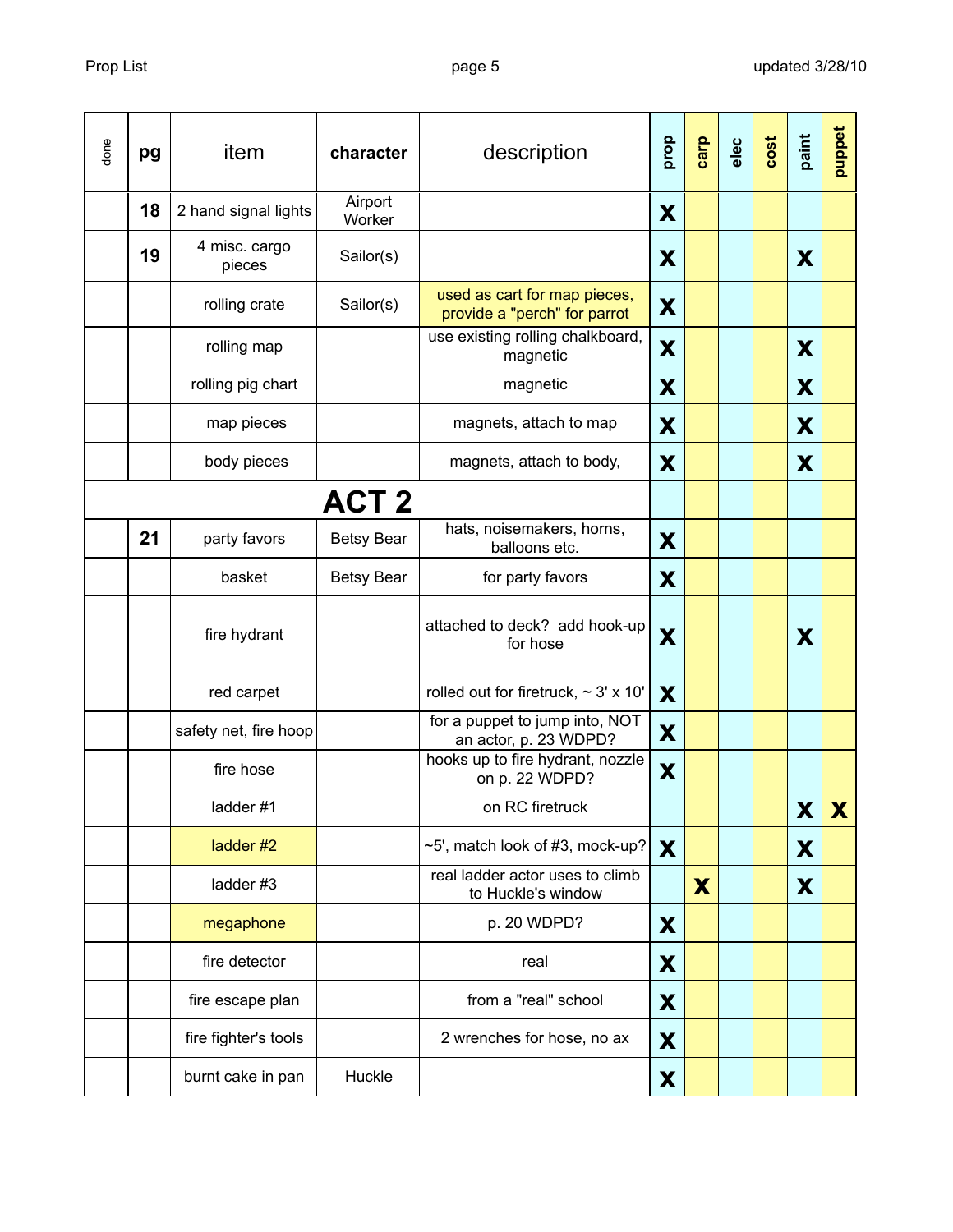| done | pg | item                                 | character            | description                                                                           | prop | carp | elec | cost | paint | puppet |
|------|----|--------------------------------------|----------------------|---------------------------------------------------------------------------------------|------|------|------|------|-------|--------|
|      | 22 | browm grocery bag                    |                      |                                                                                       | X    |      |      |      |       |        |
|      | 22 | box of cake mix                      |                      | in grocery bag                                                                        | X    |      |      |      |       |        |
|      | 25 | mini mail bag                        | <b>Captain Salty</b> | rides on train, with mini Lowly<br>sticking out                                       | X    |      |      |      |       | X      |
|      |    | train whistle and<br>cord            |                      | in full-sized train, practical?                                                       | X    |      |      |      |       |        |
|      | 27 | growing crop wagon                   |                      | appears first as a dirt pile,<br>plants grow very quickly - 2 corn<br>stalks, 8 wheat | X    |      |      |      | X     |        |
|      |    | hoe                                  | Alfalfa              | p. 36 WDPD?                                                                           | X    |      |      |      |       |        |
|      |    | bag of seeds                         | Alfalfa              | to plant, $~12"$                                                                      | X    |      |      |      |       |        |
|      |    | watering can                         | Alfalfa              | vintage galv.                                                                         | X    |      |      |      |       |        |
|      |    | 5 loose heads of<br>wheat            |                      | to "pick"                                                                             | X    |      |      |      |       |        |
|      |    | bag for loose wheat                  | <b>Betsy Bear</b>    | "picks" wheat, grain, $\sim$ 15"                                                      | X    |      |      |      |       |        |
|      |    | bag of flour                         |                      | handed out thru a window, $\sim$ 18"                                                  | X    |      |      |      |       |        |
|      | 30 | mixing table                         |                      | rolling, add shelf                                                                    | X    |      |      |      | X     |        |
|      |    | small box                            |                      | on table shelf to throw eggs into                                                     | X    |      |      |      |       |        |
|      |    | chalk and eraser                     |                      | hang on set piece                                                                     | X    |      |      |      |       |        |
|      |    | oversized water<br>pitcher           |                      |                                                                                       | X    |      |      |      |       |        |
|      |    | oversized salt<br>shaker             |                      |                                                                                       | X    |      |      |      |       |        |
|      |    | oversized yeast, 3"<br>cubes in tray |                      | box With 11+ squares of yeast,<br>make of squishy foam so they<br>can be palmed       | X    |      |      |      |       |        |
|      |    | large metal bowl<br>and wood spoon   |                      |                                                                                       | X    |      |      |      |       |        |
|      |    | carton of eggs                       |                      | fake                                                                                  | X    |      |      |      |       |        |
|      |    | straw broom                          |                      | to "hit" expanding bread dough                                                        | X    |      |      |      |       |        |
|      |    | 2 cake pans                          |                      | with fake dough?                                                                      | X    |      |      |      |       |        |